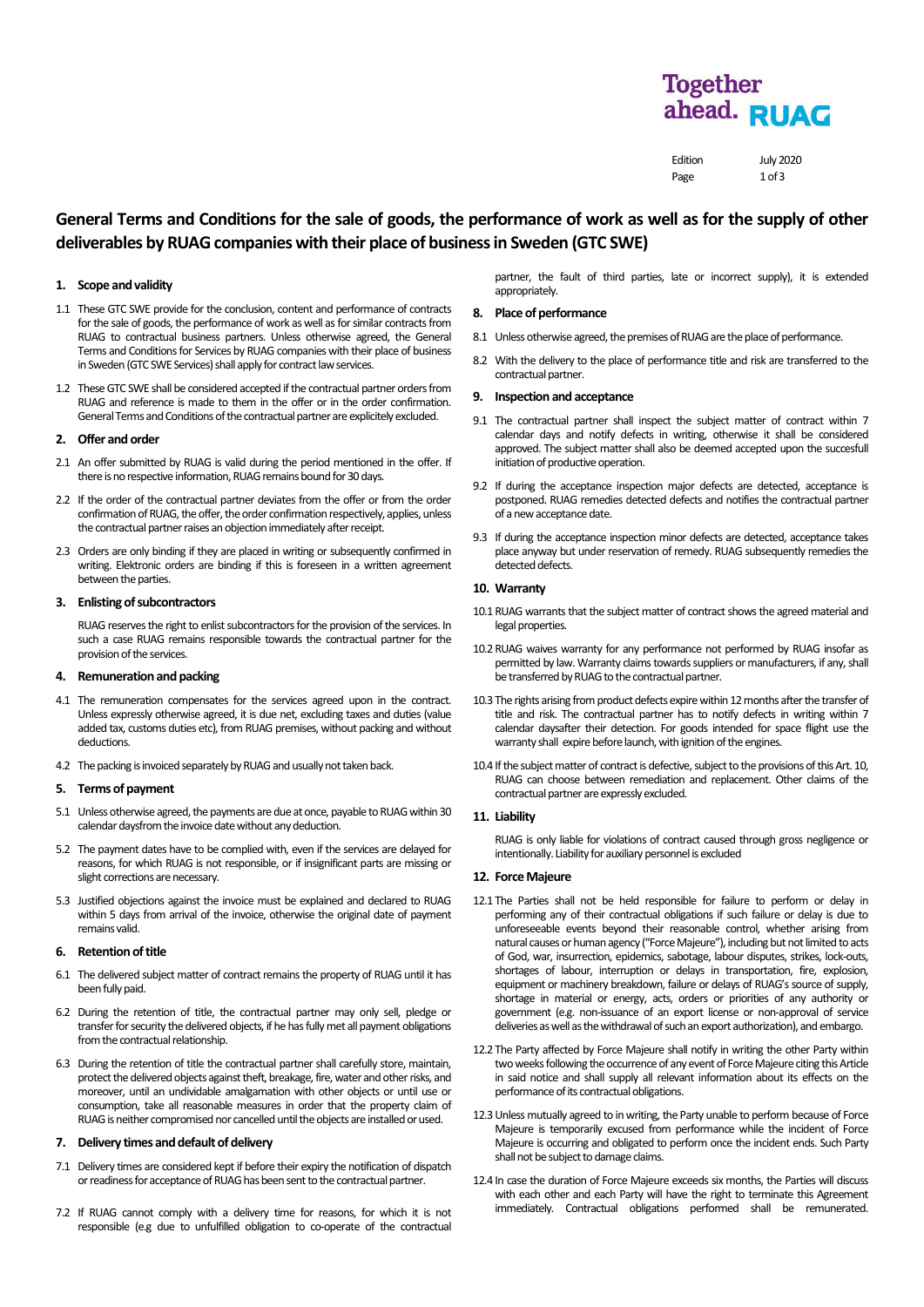# **Together** ahead. RUAG

| Edition | <b>July 2020</b> |
|---------|------------------|
| Page    | $2$ of $3$       |

Remuneration already paid shall be refunded, however reduced by the accrued cost and expenses of the contractual obligations performed.

## **13. Licenses and export regulations**

- 13.1 Insofar as the contractual partner provides goods for the performance by RUAG, he keeps informed at all times about national and international export regulations (e.g. ITAR) and notifies RUAG immediately in writing, if the goods provided are subject to these provisions in whole or in part. He complies with all applicable export regulations and discloses to RUAG on request all relevant information for this purpose. This obligation applies beyond the term of the contract.
- 13.2Unless expressly otherwise agreed in writing, the contractual partner takes all measures required to obtain the official license needed for the provision of the services. In particular they include national and international export regulations. RUAG provides the contractual partner with appropriate support.
- 13.3Where applicable for goods provided by the contractual partner for the performance, contractual partner shall provide, no later than at the time of acceptance of the contract, the following minimum information:
	- The customs tariff numbers of the country of consignment, and the countries of origin of all goods.
	- For controlled goods, the relevant national export control numbers must be indicated and, if the goods and/or services are subject to U.S. export regulations, the U.S. Export Control Classification Numbers (ECCN) or classification numbers of the International Traffic in Arms Regulations (ITAR) must be specified.
	- Proofs of preferential origin as well as conformity declarations and marks of the country of consignment or destination are to be submitted without being requested; certificates of origin upon request.

### **14. Emerging intellectual property rights**

- 14.1 Intellectual property rights (Copyrights, patent rights etc.) that are created during the performance of the contract), particularly on works, concepts, hardware and individual software including source code, program description in written or machine-readable form specially developed by RUAG are exclusively assigned to RUAG.
- 14.2 The contractual partner has a non-transferable and non-exclusive right to use the emerging intellectual property rights within the purpose of the contract. In case of software this right includes the use on the hardware as agreed and their successor systems. For a changed operating system or higher performance class the modification and extension of the right of use requires the approval of RUAG.
- 14.3Both parties are entitled to use and dispose of ideas, procedures and methods which are not protected by law, but without being under the obligation to disclose them.

### 15. Pre-Existing intellectual property rights

- 15.1 Pre-Existing intellectual property rights (Copyrights, patent rights etc.) remain with RUAG or third parties.
- 15.2 The contractual partner obtains a non-exclusive and non-transferable right to use the pre-existing intellectual property rights for the agreed purpose.

# **16. Infringement of intellectual property rights**

- 16.1RUAG shall contest at its own cost and risk any third party claims arising from infringement of intellectual property rights directly linked to RUAG's services under this contract. The contractual partner informs RUAG immediately in writing about claims of third parties due to infringement of intellectual property rights. He lets RUAG conduct a possible trial and take care of the measures and instructions for a settlement in court or out of court of the lawsuit. In case of a trial the contractual partner shall consult RUAG immediately. If necessary, he takes first damagereducing measures
- 16.2Under these conditions RUAG assumes the costs accruing to and damages paid by the contractual partner. In case of a settlement out of court RUAG makes the agreed payment to third parties only if it has approved it beforehand.

## **17. Confidentiality**

17.1 Both parties shall treat in strict confidence all information which is neither generally known nor generally accessible, and shall use it only for the purpose of fulfilling the concluded contract. Moreover the parties shall ensure the confidential treatment by their personnel and consulted specialists. In case of doubt, all information is to be treated confidentially.

- 17.2 Confidential information of a party does not include information which:
	- was already known to the other party, before it was made accessible by the disclosing party;
	- is or becomes generally known without the other party's responsibility;
	- was disclosed to the other party by a third party without any transfer restriction:
	- was developed by the other party itself without using or referring to the confidential information of the protected party;
	- has to be disclosed based on applicable law or a legally binding decision of a law court, administrative or other authority. In this case the party under the obligation to disclose has to inform the other party immediately about the decision and support protective measures the other party may want to take
- 17.3 This obligation of confidentiality already exists prior to the conclusion of the contract and remains valid for a period of 3 years after termination of the contractual relationship.
- 17.4 Without the written approval of the other party the disclosure of information to third parties is not permitted. The companies of the RUAG Group, particularly the RUAG International Holding AG as well as its subsidiaries and enlisted specialists (lawyers, auditors, experts) are not third parties in terms of this agreement. If the approval is given, the obligations of secrecy are to be transferred to the receiving third party.
- 17.5Advertising and publications about specific services in connection with the contractual relationship require the written approval of the other party. Without the written approval of RUAG the contractual partner may not advertise the fact that a cooperation between the parties exists or existed, and may not give RUAG as a reference.
- **17.6If a party violates the above-mentioned obligations of confidentiality, it owes, unless otherwise agreed, a payment to the other party, unless it can prove that it was not at fault. For each case the payment amounts to 10% of the entire compensation for purchase-, service- and similar contracts or 10% of the annual compensation for continuing obligations, but no more than EUR 50'000.00 per case. This payment does not relieve the party from the obligation of confidentiality; but it is credited against the damages to be paid. Possible penal consequences remain reserved.**

#### **18. Data protection**

18.1 Each party may have access to personal data (for example names, functions, business units, contact details and communication data) relating to the other party's employees, representatives, consultants, agents, contractors and other personnel ("Personnel"; "Personnel Data") in relation with the contract that is subject to these GTC SWE. The parties agree that they act as independent controllers in relation with such Personnel Data unless otherwise agreed expressly by the parties. Personnel Data may be processed only in accordance with applicable law, applying appropriate security measures (e.g. technical and organizational measures, etc.), and only in order to enter into and perform the contract and compatible purposes including but not limited to order and payment processing, tolls, taxes and import/export management, customer relationship management, business accounting and general administrative purposes. Each party undertakes to inform its own Personnel about the processing of Personnel Data by the other party, in accordance with applicable law. Additional details about RUAG's data processing are set out in RUAG's privacy notices (see www.ruag.com/en/privacy).

# **19. Compliance**

- 19.1 The parties comply with applicable legal standards, particularly with the competition- and antitrust laws, industrial safety and child protection provisions (e.g. regarding conflict commodities), the prohibition and human trafficking and with the core conventions of the International Labor Organisation, as well with the provision against counterfeits or for the protection of the environment and of health (e.g. guidelines like REACH and RoHS). The contractual partner complies with the current code of conduct for business partners of RUAG, which he will be handed upon request.
- 19.2 The parties shall not to accept financial or other favours, if in return the giving party expects an unjustified advantage or is rewarded. They also commit themselves to